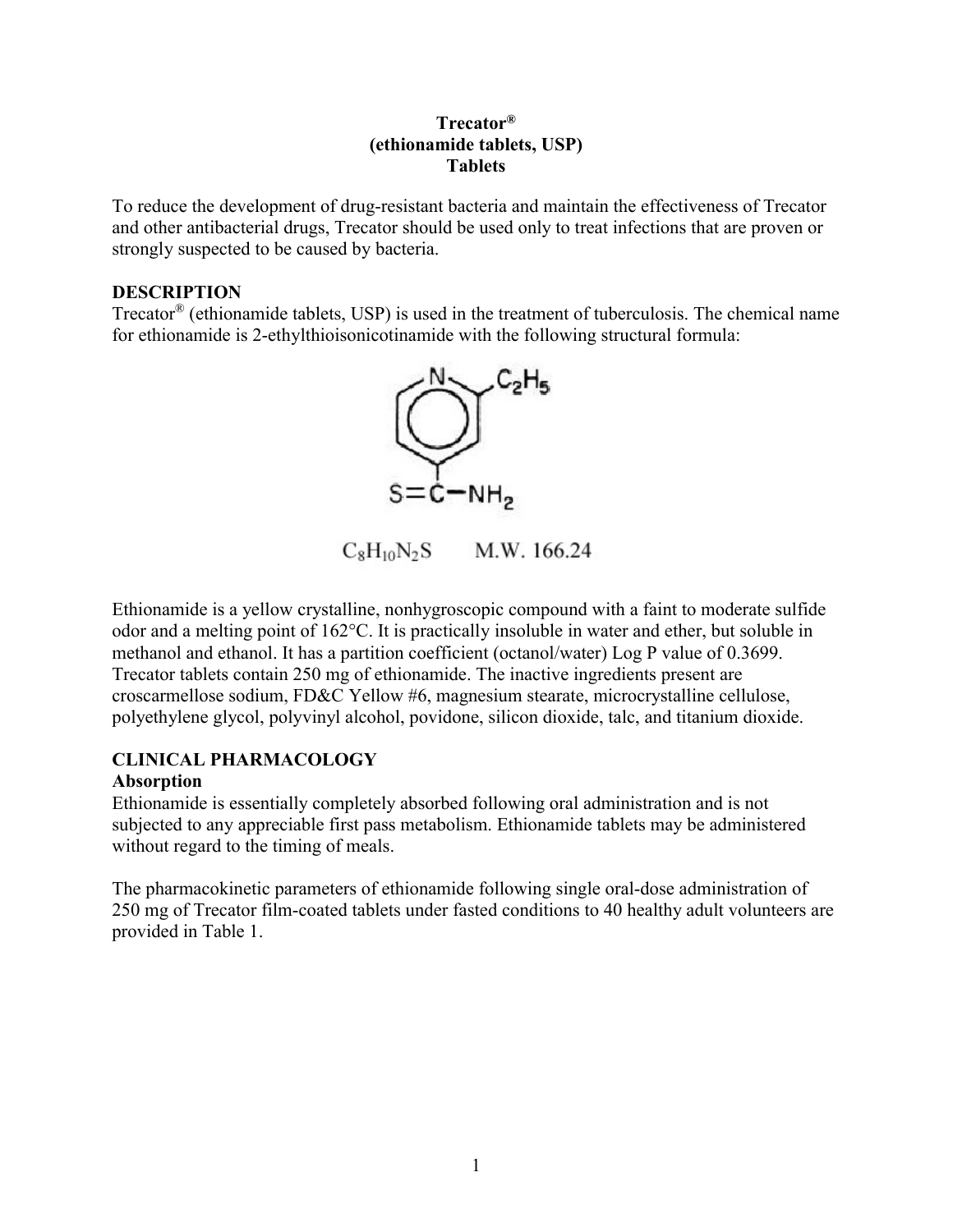| Table 1: Mean (SD) Pharmacokinetic Parameters for Ethionamide Following Single-<br>dose Administration of 250 mg Trecator Film-Coated Tablets to Healthy Adult<br><b>Volunteers</b> |                  |               |                       |
|-------------------------------------------------------------------------------------------------------------------------------------------------------------------------------------|------------------|---------------|-----------------------|
|                                                                                                                                                                                     | $C_{\text{max}}$ | $T_{\rm max}$ | AUC.                  |
|                                                                                                                                                                                     | $(\mu g/mL)$     | (hrs)         | $(\mu g \cdot hr/mL)$ |
| Film-Coated Tablet                                                                                                                                                                  | 2.16             | 1.02          | 7.67                  |
|                                                                                                                                                                                     | (0.61)           | (0.55)        | 1.69)                 |

Trecator tablets have been reformulated from a sugar-coated tablet to a film-coated tablet. The  $C_{\text{max}}$  for the film-coated tablets (2.16  $\mu$ g/mL) was significantly higher than that of sugar-coated tablets (1.48 μg/mL) (see **DOSAGE AND ADMINISTRATION**).

#### **Distribution**

Ethionamide is rapidly and widely distributed into body tissues and fluids following administration of a sugar-coated tablet, with concentrations in plasma and various organs being approximately equal. Significant concentrations are also present in cerebrospinal fluid following administration of a sugar-coated tablet. Distribution of ethionamide into the same body tissues and fluids, including cerebrospinal fluid following administration of the film-coated tablet, has not been studied, but is not expected to differ significantly from that of the sugar-coated tablet. The drug is approximately 30% bound to proteins. The mean (SD) apparent oral volume of distribution observed in 40 healthy volunteers following a 250 mg oral dose of film-coated tablets was 93.5 (19.2) L.

#### **Metabolism**

Ethionamide is extensively metabolized to active and inactive metabolites. Metabolism is presumed to occur in the liver and thus far 6 metabolites have been isolated: 2-ethylisonicotinamide, carbonyl-dihydropyridine, thiocarbonyl-dihydropyridine, S-oxocarbamoyl dihydropyridine, 2-ethylthioiso-nicotinamide, and ethionamide sulphoxide. The sulphoxide metabolite has been demonstrated to have antimicrobial activity against *Mycobacterium tuberculosis.*

## **Elimination**

The mean (SD) half-life observed in 40 healthy volunteers following a 250 mg oral dose of film-coated tablets was 1.92 (0.27) hours. Less than 1% of the oral dose is excreted as ethionamide in urine.

#### **Mechanism of Action**

Ethionamide may be bacteriostatic or bactericidal in action, depending on the concentration of the drug attained at the site of infection and the susceptibility of the infecting organism. The exact mechanism of action of ethionamide has not been fully elucidated, but the drug appears to inhibit peptide synthesis in susceptible organisms.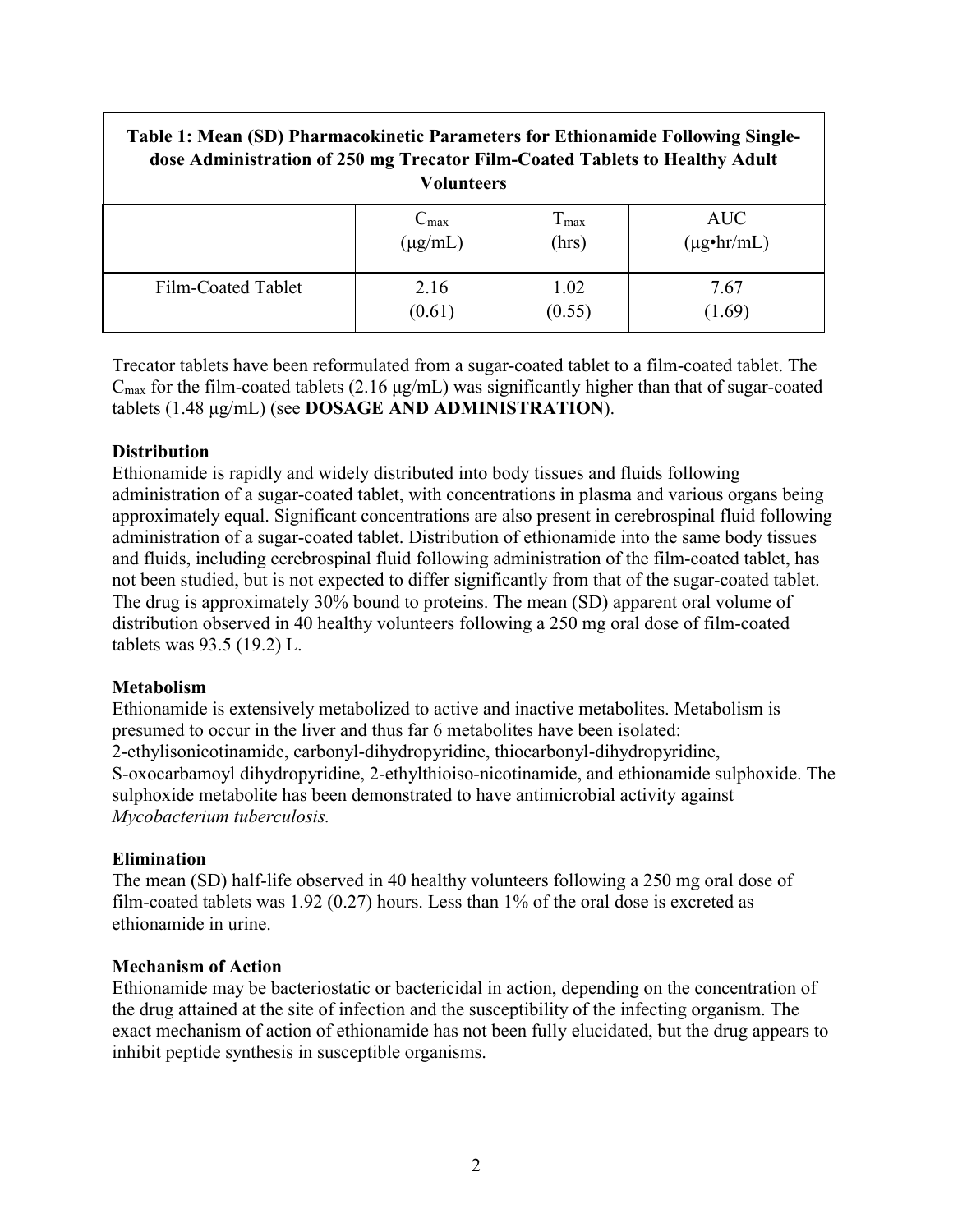### **Microbiology**

### In Vitro Activity

Ethionamide exhibits bacteriostatic activity against extracellular and intracellular *Mycobacterium tuberculosis* organisms. The development of ethionamide resistant *M. tuberculosis* isolates can be obtained by repeated subculturing in liquid or on solid media containing increasing concentrations of ethionamide. Multi-drug resistant strains of *M. tuberculosis* may have acquired resistance to both isoniazid and ethionamide. However, the majority of *M. tuberculosis* isolates that are resistant to one are usually susceptible to the other. There is no evidence of cross-resistance between ethionamide and para-aminosalicylic acid (PAS), streptomycin, or cycloserine. However, limited data suggest that cross-resistance may exist between ethionamide and thiosemicarbazones (i.e., thiacetazone) as well as isoniazid.

### In Vivo Activity

Ethionamide administered orally initially decreased the number of culturable *Mycobacterium tuberculosis* organisms from the lungs of H37Rv infected mice. Drug resistance developed with continued ethionamide monotherapy, but did not occur when mice received ethionamide in combination with streptomycin or isoniazid.

### **Susceptibility Testing**

For specific information regarding susceptibility test interpretive criteria and associated test methods and quality control standards recognized by FDA for this drug, please see: [https://www.fda.gov/STIC.](https://www.fda.gov/STIC)

## **INDICATIONS AND USAGE**

Trecator is primarily indicated for the treatment of active tuberculosis in patients with *M. tuberculosis* resistant to isoniazid or rifampin, or when there is intolerance on the part of the patient to other drugs. Its use alone in the treatment of tuberculosis results in the rapid development of resistance. It is essential, therefore, to give a suitable companion drug or drugs, the choice being based on the results of susceptibility tests. If the susceptibility tests indicate that the patient's organism is resistant to one of the first-line anti-tuberculosis drugs (i.e., isoniazid or rifampin) yet susceptible to ethionamide, ethionamide should be accompanied by at least one drug to which the *M. tuberculosis* isolate is known to be susceptible.<sup>3</sup> If the tuberculosis is resistant to both isoniazid and rifampin, yet susceptible to ethionamide, ethionamide should be accompanied by at least two other drugs to which the *M. tuberculosis* isolate is known to be susceptible.<sup>3</sup>

To reduce the development of drug-resistant bacteria and maintain the effectiveness of Trecator and other antibacterial drugs, Trecator should be used only to treat infections that are proven or strongly suspected to be caused by susceptible bacteria. When culture and susceptibility information are available, they should be considered in selecting or modifying antibacterial therapy. In the absence of such data, local epidemiology and susceptibility patterns may contribute to the empiric selection of therapy.

Patient nonadherence to prescribed treatment can result in treatment failure and in the development of drug-resistant tuberculosis, which can be life-threatening and lead to other serious health risks. It is, therefore, essential that patients adhere to the drug regimen for the full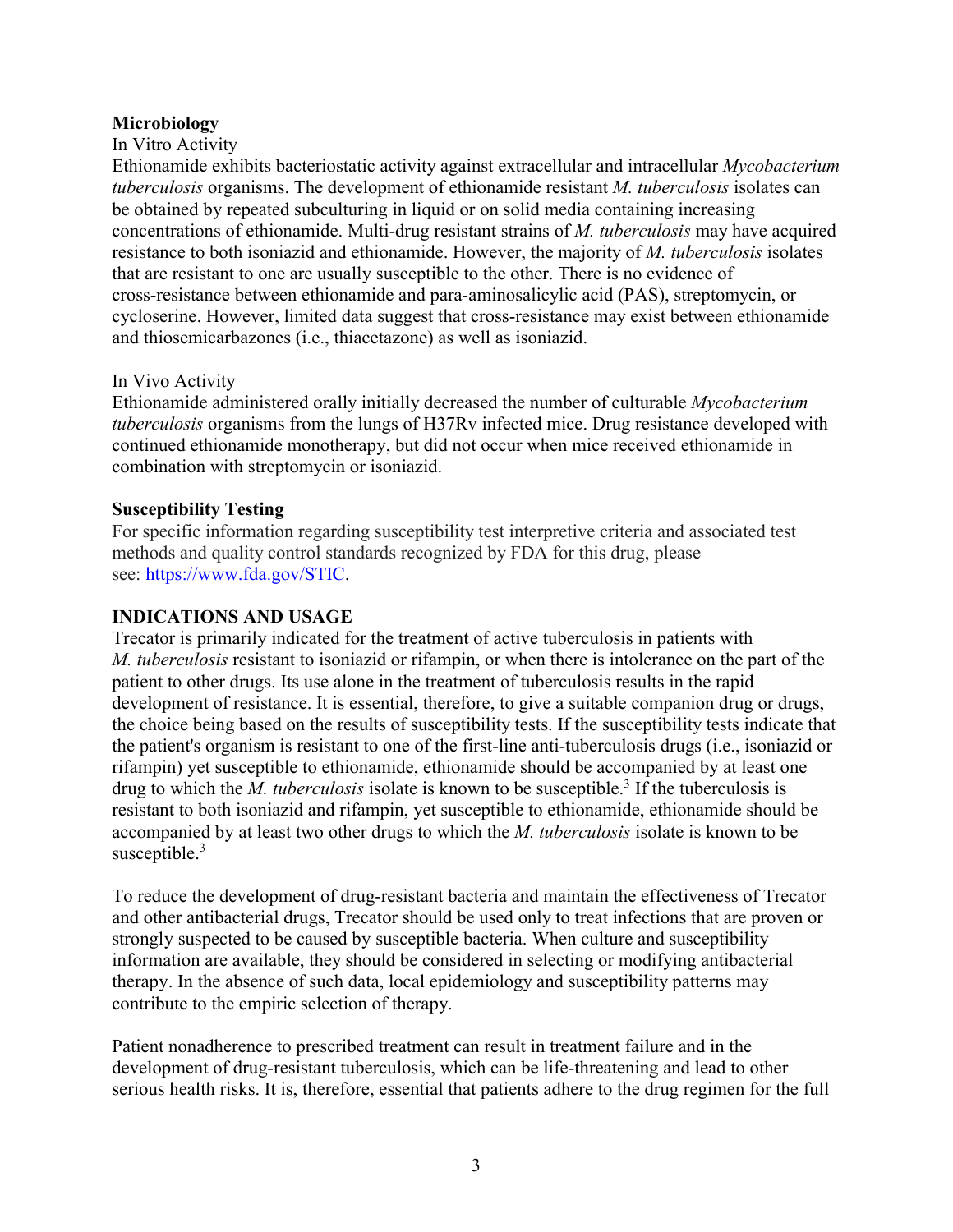duration of treatment. Directly observed therapy is recommended for all patients receiving treatment for tuberculosis. Patients in whom drug-resistant *M. tuberculosis* organisms are isolated should be managed in consultation with an expert in the treatment of drug-resistant tuberculosis.

## **CONTRAINDICATIONS**

Ethionamide is contraindicated in patients with severe hepatic impairment and in patients who are hypersensitive to the drug.

## **WARNINGS**

The use of Trecator alone in the treatment of tuberculosis results in rapid development of resistance. It is essential, therefore, to give a suitable companion drug or drugs, the choice being based on the results of susceptibility testing. However, therapy may be initiated prior to receiving the results of susceptibility tests as deemed appropriate by the physician. Ethionamide should be administered with at least one, sometimes two, other drugs to which the organism is known to be susceptible (see **INDICATIONS AND USAGE**). Drugs which have been used as companion agents are rifampin, ethambutol, pyrazinamide, cycloserine, kanamycin, streptomycin, and isoniazid. The usual warnings, precautions, and dosage regimens for these companion drugs should be observed.

Patient compliance is essential to the success of the anti-tuberculosis therapy and to prevent the emergence of drug-resistant organisms. Therefore, patients should adhere to the drug regimen for the full duration of treatment. It is recommended that directly observed therapy be practiced when patients are receiving anti-tuberculous medication. Additional consultation from experts in the treatment of drug-resistant tuberculosis is recommended when patients develop drug-resistant organisms.

#### **Severe Cutaneous Adverse Reactions**

There have been reports of severe cutaneous adverse reactions (SCARs), such as Stevens-Johnson syndrome (SJS), toxic epidermal necrolysis (TEN), drug reaction with eosinophilia and systemic symptoms (DRESS), and acute generalized exanthematous pustulosis (AGEP) with anti-tuberculosis drugs (see **ADVERSE REACTIONS**). If patients develop a skin rash they should be monitored closely and suspect drug(s) discontinued if lesions progress. Identifying the specific drug is difficult, as multiple anti-tuberculosis drugs are prescribed in association concurrently. Specifically, for DRESS, a multi-system potential life-threatening SCAR, time to onset of the first symptoms may be prolonged. DRESS is a clinical diagnosis, and its clinical presentation remains the basis for decision making. An early withdrawal of the suspect drug is essential because of the syndrome's mortality and visceral involvement (e.g., liver, bone marrow or kidney).

# **PRECAUTIONS**

#### **General**

Prescribing Trecator in the absence of a proven or strongly suspected bacterial infection indication is unlikely to provide benefit to the patient and increases the risk of the development of drug-resistant bacteria.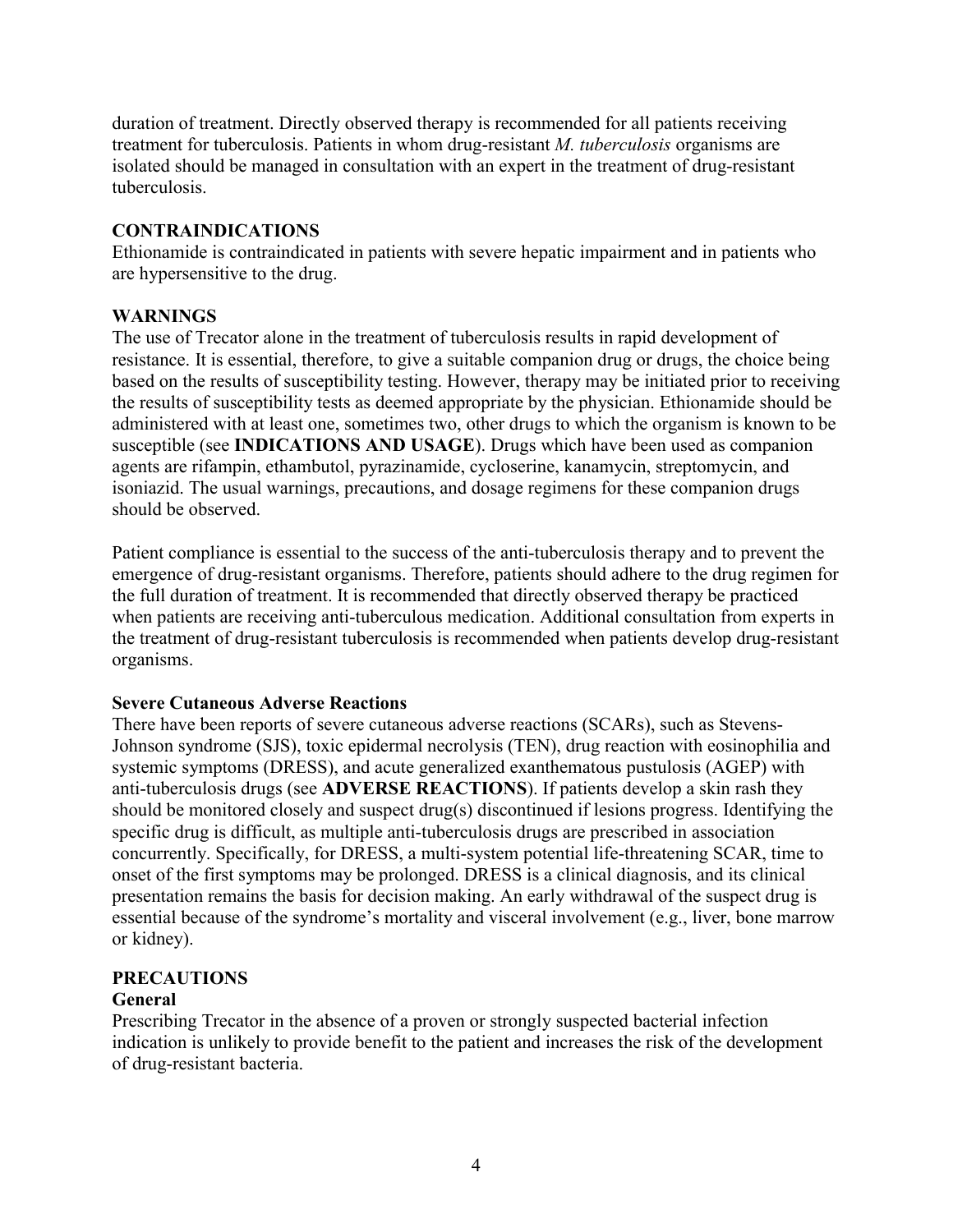Ethionamide may potentiate the adverse effects of the other anti-tuberculous drugs administered concomitantly (see **Drug Interactions**). Ophthalmologic examinations (including ophthalmoscopy) should be performed before and periodically during therapy with Trecator.

### **Information For Patients**

Patients should be advised to consult their physician should blurred vision or any loss of vision, with or without eye pain, occur during treatment.

Excessive ethanol ingestion should be avoided because a psychotic reaction has been reported. Patients should be counseled that antibacterial drugs including Trecator should only be used to treat bacterial infections. They do not treat viral infections (e.g., the common cold). When Trecator is prescribed to treat a bacterial infection, patients should be told that although it is common to feel better early in the course of therapy, the medication should be taken exactly as directed. Skipping doses or not completing the full course of therapy may (1) decrease the effectiveness of the immediate treatment and (2) increase the likelihood that bacteria will develop resistance and will not be treatable by Trecator or other antibacterial drugs in the future.

## **Laboratory Tests**

Determination of serum transaminases (SGOT, SGPT) should be made prior to initiation of therapy and should be monitored monthly. If serum transaminases become elevated during therapy, ethionamide and the companion anti-tuberculosis drug or drugs may be discontinued temporarily until the laboratory abnormalities have resolved. Ethionamide and the companion anti-tuberculosis medication(s) then should be reintroduced sequentially to determine which drug (or drugs) is (are) responsible for the hepatotoxicity.

Blood glucose determinations should be made prior to and periodically throughout therapy with Trecator. Diabetic patients should be particularly alert for episodes of hypoglycemia. Periodic monitoring of thyroid function tests is recommended as hypothyroidism, with or without goiter, has been reported with ethionamide therapy.

#### **Drug Interactions**

Trecator has been found to temporarily raise serum concentrations of isoniazid. Trecator may potentiate the adverse effects of other anti-tuberculous drugs administered concomitantly. In particular, convulsions have been reported when ethionamide is administered with cycloserine and special care should be taken when the treatment regimen includes both of these drugs. Excessive ethanol ingestion should be avoided because a psychotic reaction has been reported.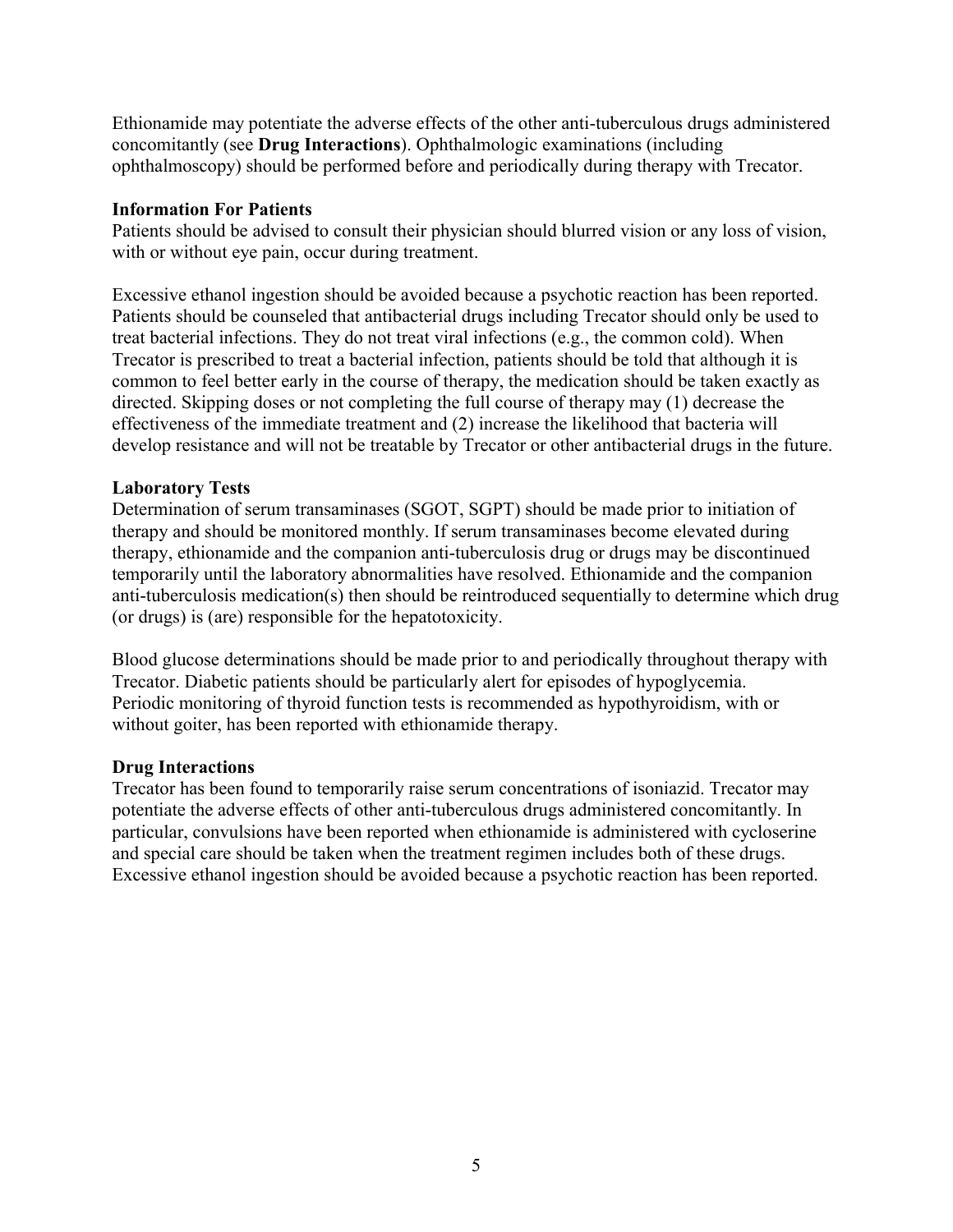### **Carcinogenesis, Mutagenesis, Impairment of Fertility**

Teratogenic Effects

Animal studies conducted with Trecator indicate that the drug has teratogenic potential in rabbits and rats. The doses used in these studies on a mg/kg basis were considerably in excess of those recommended in humans. There are no adequate and well-controlled studies in pregnant women. Because of these animal studies, however, it must be recommended that Trecator be withheld from women who are pregnant, or who are likely to become pregnant while under therapy, unless the prescribing physician considers it to be an essential part of the treatment.

### **Labor and Delivery**

The effect of Trecator on labor and delivery in pregnant women is unknown.

### **Nursing Mothers**

Because no information is available on the excretion of ethionamide in human milk, Trecator should be administered to nursing mothers only if the benefits outweigh the risks. Newborns who are breast-fed by mothers who are taking Trecator should be monitored for adverse effects.

#### **Pediatric Use**

Due to the fact that pulmonary tuberculosis resistant to primary therapy is rarely found in neonates, infants, and children, investigations have been limited in these age groups. At present, the drug should not be used in pediatric patients under 12 years of age except when the organisms are definitely resistant to primary therapy and systemic dissemination of the disease, or other life-threatening complications of tuberculosis, is judged to be imminent.

#### **ADVERSE REACTIONS**

Gastrointestinal: The most common side effects of ethionamide are gastrointestinal disturbances including nausea, vomiting, diarrhea, abdominal pain, excessive salivation, metallic taste, stomatitis, anorexia and weight loss. Adverse gastrointestinal effects appear to be dose related, with approximately 50% of patients unable to tolerate 1 gm as a single dose. Gastrointestinal effects may be minimized by decreasing dosage, by changing the time of drug administration, or by the concurrent administration of an antiemetic agent.

Nervous System: Psychotic disturbances (including mental depression), drowsiness, dizziness, restlessness, headache, and postural hypotension have been reported with ethionamide. Rare reports of peripheral neuritis, optic neuritis, diplopia, blurred vision, and a pellagra-like syndrome also have been reported. Concurrent administration of pyridoxine has been recommended to prevent or relieve neurotoxic effects.

Hepatic: Transient increases in serum bilirubin, SGOT, SGPT; Hepatitis (with or without jaundice).

Other: Hypersensitivity reactions including rash, photosensitivity, thrombocytopenia and purpura have been reported rarely. Hypoglycemia, hypothyroidism, gynecomastia, impotence, and acne also have occurred. The management of patients with diabetes mellitus may become more difficult in those receiving ethionamide.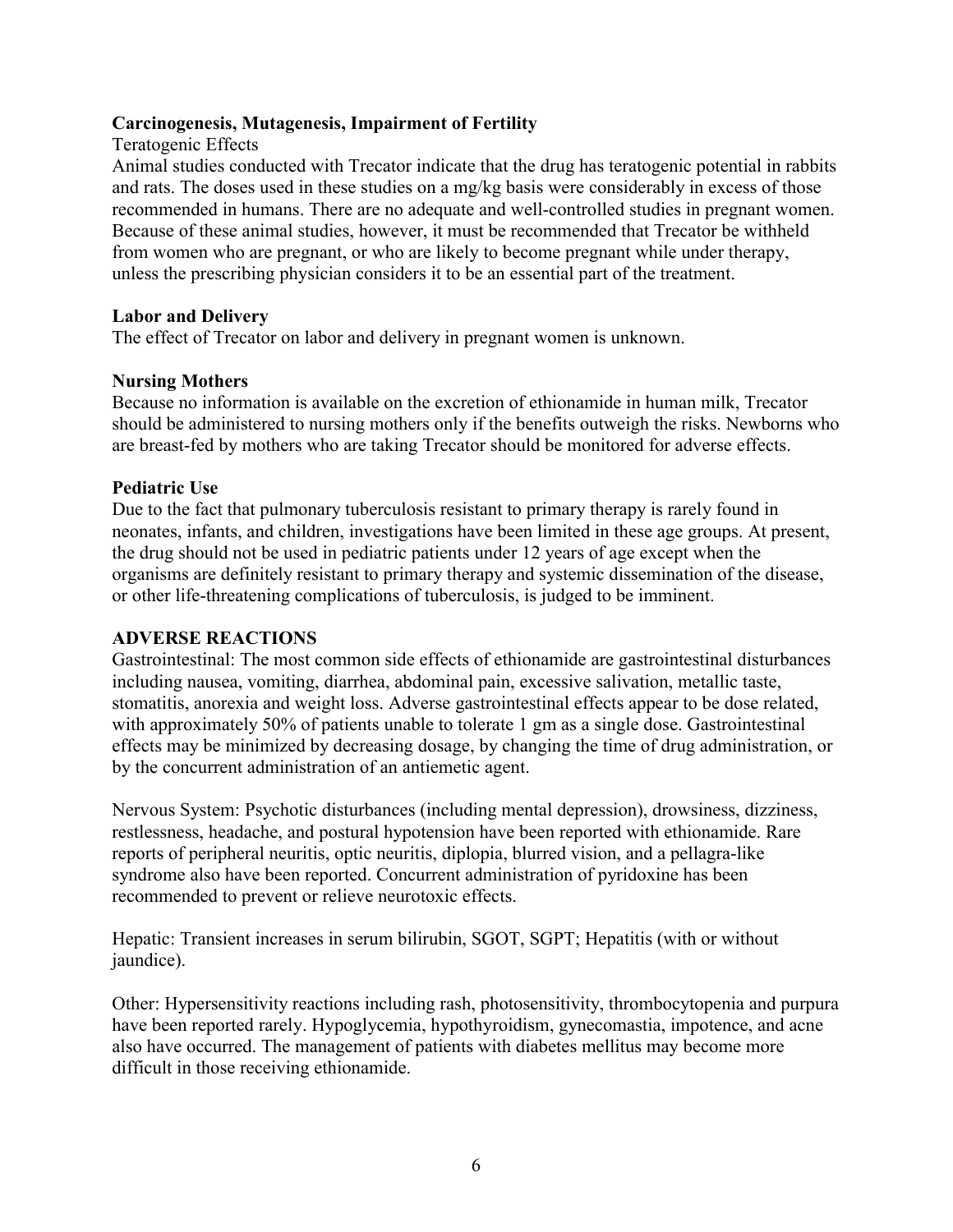Anti-Tuberculosis Drug SCARs: Anti-tuberculosis drug use may lead to the occurrence of DRESS as well as other SCARs such as SJS, TEN, and AGEP (see **WARNINGS**).

## **OVERDOSAGE**

No specific information is available on the treatment of overdosage with Trecator. If it should occur, standard procedures to evacuate gastric contents and to support vital functions should be employed.

## **DOSAGE AND ADMINISTRATION**

In the treatment of tuberculosis, a major cause of the emergence of drug-resistant organisms, and thus treatment failure, is patient nonadherence to prescribed treatment. Treatment failure and drug-resistant organisms can be life-threatening and may result in other serious health risks. It is, therefore, important that patients adhere to the drug regimen for the full duration of treatment. Directly observed therapy is recommended when patients are receiving treatment for tuberculosis. Consultation with an expert in the treatment of drug-resistant tuberculosis is advised for patients in whom drug-resistant tuberculosis is suspected or likely. Ethionamide should be administered with at least one, sometimes two, other drugs to which the organism is known to be susceptible (see **INDICATIONS AND USAGE**).

Trecator is administered orally. The usual adult dose is 15 to 20 mg/kg/day, administered once daily or, if patient exhibits poor gastrointestinal tolerance, in divided doses, with a maximum daily dosage of 1 gram.

Trecator tablets have been reformulated from a sugar-coated tablet to a film-coated tablet. Patients should be monitored and have their dosage retitrated when switching from the sugar-coated tablet to the film-coated tablet (see **CLINICAL PHARMACOLOGY**).

Therapy should be initiated at a dose of 250 mg daily, with gradual titration to optimal doses as tolerated by the patient. A regimen of 250 mg daily for 1 or 2 days, followed by 250 mg twice daily for 1 or 2 days with a subsequent increase to 1 gm in 3 or 4 divided doses has been reported.4,5 Thus far, there is insufficient evidence to indicate the lowest effective dosage levels. Therefore, in order to minimize the risk of resistance developing to the drug or to the companion drug, the principle of giving the highest tolerated dose (based on gastrointestinal intolerance) has been followed. In the adult this would seem to be between 0.5 and 1.0 gm daily, with an average of 0.75 gm daily.

The optimum dosage for pediatric patients has not been established. However, pediatric dosages of 10 to 20 mg/kg p.o. daily in 2 or 3 divided doses given after meals or 15 mg/kg/24 hrs as a single daily dose have been recommended.<sup>1,2</sup> As with adults, ethionamide may be administered to pediatric patients once daily. It should be noted that in patients with concomitant tuberculosis and HIV infection, malabsorption syndrome may be present. Drug malabsorption should be suspected in patients who adhere to therapy, but who fail to respond appropriately. In such cases, consideration should be given to therapeutic drug monitoring (see **CLINICAL PHARMACOLOGY**).